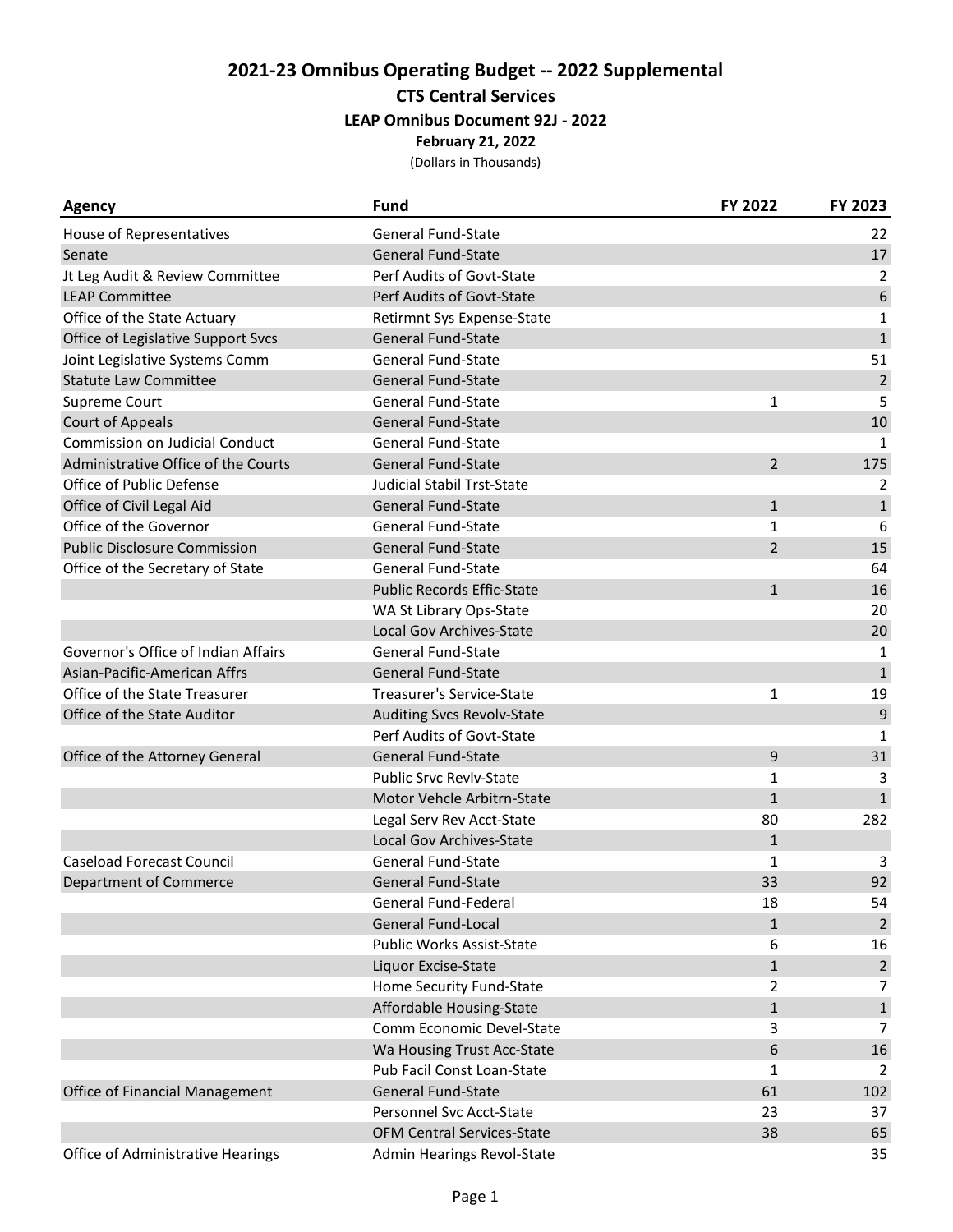# **2021-23 Omnibus Operating Budget -- 2022 Supplemental CTS Central Services LEAP Omnibus Document 92J - 2022**

**February 21, 2022**

(Dollars in Thousands)

| <b>Agency</b>                             | <b>Fund</b>                      | FY 2022        | FY 2023                 |
|-------------------------------------------|----------------------------------|----------------|-------------------------|
| <b>State Lottery Commission</b>           | Lottery Admin Acct-State         | $\mathbf{1}$   | 29                      |
| WA State Comm on Hispanic Affairs         | <b>General Fund-State</b>        |                | 1                       |
| African-American Affairs Comm             | <b>General Fund-State</b>        |                | $\mathbf{1}$            |
| Department of Retirement Systems          | Retirmnt Sys Expense-State       | 98             | 176                     |
| <b>State Investment Board</b>             | Invest Bd Expense Ac-State       | 79             | 109                     |
| Department of Revenue                     | <b>General Fund-State</b>        | 200            | 504                     |
|                                           | Timber Tax Distr Act-State       | 5              | 12                      |
|                                           | <b>Business License-State</b>    | 13             | 30                      |
| <b>Board of Tax Appeals</b>               | <b>General Fund-State</b>        | $\mathbf{1}$   | 6                       |
| Minority & Women's Business Enterp        | Minority & Business-State        |                | 2                       |
| Office of Insurance Commissioner          | Insurance Comm Regul-State       | 76             | 131                     |
|                                           | <b>Insur Commiss Fraud-State</b> | 4              | 5                       |
| <b>Consolidated Technology Services</b>   | <b>CTS Revolving Acct-State</b>  | 108            | 115                     |
| <b>State Board of Accountancy</b>         | <b>CPA Account-State</b>         | 3              | 8                       |
| Bd of Reg Prof Eng & Land Surveyors       | Profess Engineers'-State         |                | $\overline{2}$          |
| Dept of Enterprise Services               | <b>Building Code Cncl-State</b>  | 1              | 1                       |
| <b>Liquor and Cannabis Board</b>          | <b>General Fund-State</b>        | $\mathbf{1}$   | $\overline{2}$          |
|                                           | Dedicated Marijuana-State        | 21             | 41                      |
|                                           | Liquor Revolving Acc-State       | 72             | 134                     |
| Utilities and Transportation Comm         | General Fund-Local               | 5              | 6                       |
|                                           | <b>Public Srvc Revlv-State</b>   | 61             | 90                      |
|                                           | Pipeline Safety-State            | 5              | 7                       |
| <b>Military Department</b>                | <b>General Fund-State</b>        | 2              | 90                      |
| <b>Public Employment Relations Comm</b>   | General Fund-State               | $-1$           | 4                       |
|                                           | Personnel Svc Acct-State         | $\mathbf{1}$   | $\mathbf{1}$            |
| Archaeology & Historic Preservation       | <b>General Fund-State</b>        | 3              | 9                       |
| WA State Health Care Authority            | <b>General Fund-State</b>        | $\mathbf{1}$   | 183                     |
|                                           | General Fund-Federal             | 3              | 236                     |
|                                           | St Hlth Care Admn Ac-State       |                | 35                      |
|                                           | School Employees' In-State       |                | 27                      |
| Human Rights Commission                   | <b>General Fund-State</b>        |                | $\overline{\mathbf{3}}$ |
| <b>Bd of Industrial Insurance Appeals</b> | <b>Accident Account-State</b>    | $-1$           | 16                      |
|                                           | Medical Aid Account-State        | $-1$           | 16                      |
| <b>Criminal Justice Training Comm</b>     | <b>General Fund-State</b>        | 67             | 88                      |
| Department of Labor and Industries        | <b>General Fund-State</b>        | $\overline{2}$ | 5                       |
|                                           | <b>Electrical License-State</b>  | 8              | 23                      |
|                                           | Constr Regis Inspect-State       | 4              | 20                      |
|                                           | <b>Public Works Admin-State</b>  | $\overline{2}$ | 4                       |
|                                           | <b>Accident Account-State</b>    | 160            | 495                     |
|                                           | Medical Aid Account-State        | 153            | 485                     |
|                                           | Plumbing Certificate-State       | $\mathbf{1}$   |                         |
|                                           | Pressure Systems Saf-State       | 1              | 1                       |
| Department of Health                      | <b>General Fund-State</b>        | 35             | 119                     |
|                                           | General Fund-Federal             | 91             | 315                     |
|                                           | General Fund-Local               | 41             | 140                     |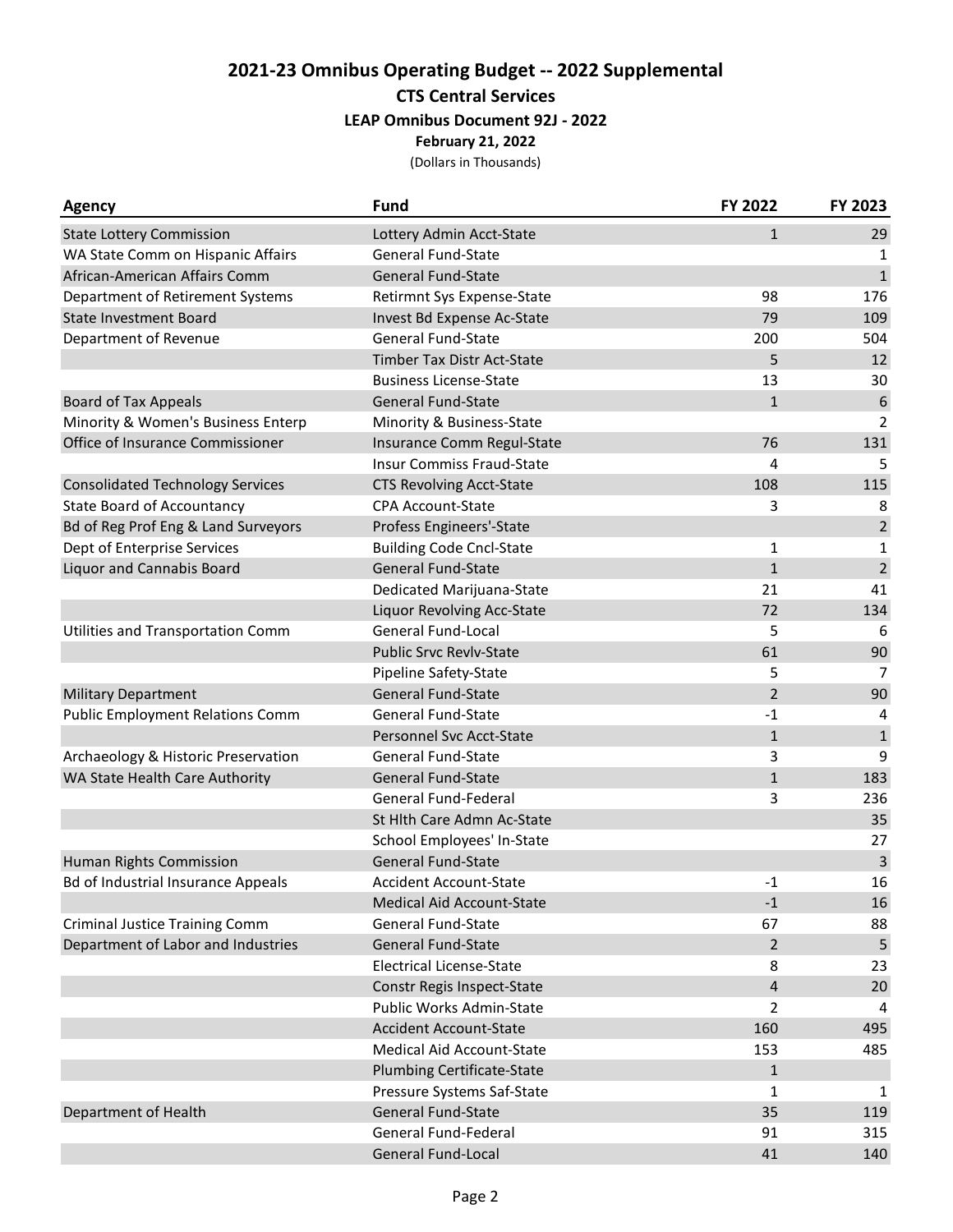## **2021-23 Omnibus Operating Budget -- 2022 Supplemental CTS Central Services**

### **LEAP Omnibus Document 92J - 2022**

**February 21, 2022**

(Dollars in Thousands)

| <b>Agency</b>                          | <b>Fund</b>                       | FY 2022        | FY 2023        |
|----------------------------------------|-----------------------------------|----------------|----------------|
|                                        | Health Prfessns Acct-State        | 25             | 92             |
|                                        | Safe Drink Wtr Acct-State         | $\overline{2}$ | $\overline{7}$ |
|                                        | Drinking Water Assis-Federal      | 8              | 28             |
| Department of Veterans' Affairs        | <b>General Fund-State</b>         | 85             | 168            |
|                                        | General Fund-Local                | $\mathbf{1}$   | 1              |
| Children, Youth, and Families          | <b>General Fund-State</b>         | 194            | 635            |
|                                        | General Fund-Federal              | 51             | 191            |
| <b>Department of Corrections</b>       | <b>General Fund-State</b>         | 284            | 1,524          |
| Dept of Services for the Blind         | <b>General Fund-State</b>         | 11             | 17             |
|                                        | General Fund-Federal              | 49             | 72             |
| <b>Employment Security Department</b>  | General Fund-Federal              | 11             | 31             |
|                                        | <b>General Fund-Local</b>         | 22             | 62             |
|                                        | Unemploy Comp Admin-Federal       | 172            | 488            |
|                                        | Admin Contingen Acct-State        | 42             | 90             |
|                                        | <b>Employment Service-State</b>   | 14             | 43             |
|                                        | Fam Med Lv Insurance-State        | 24             | 70             |
|                                        | Workforce Ed Invest-State         | 1              |                |
| Dept of Social and Health Services     | <b>General Fund-State</b>         | 613            | 2,810          |
|                                        | General Fund-Federal              | 343            | 1,484          |
| Department of Ecology                  | <b>General Fund-State</b>         | 19             | 54             |
|                                        | <b>Reclamation Acct-State</b>     | 1              | 3              |
|                                        | <b>Flood Control Assist-State</b> | $\mathbf{1}$   | 3              |
|                                        | Waste Reduct/Recycle-State        | 5              | 16             |
|                                        | Worker & Comm Right-State         | $\mathbf{1}$   | $\mathbf 2$    |
|                                        | <b>Water Quality Permit-State</b> | 20             | 64             |
|                                        | Underground Storage-State         | $\mathbf{1}$   | 5              |
|                                        | <b>Biosolids Prmt Acct-State</b>  | 1              | 3              |
|                                        | Hazardous Waste-State             | 3              | $\mathsf g$    |
|                                        | Radioactive Mixed-State           | 8              | 27             |
|                                        | Air Poll Contr Acct-State         | $\mathbf{1}$   | 5              |
|                                        | Oil Spill Prevn Acct-State        | 3              | 9              |
|                                        | Air Oper Permit Acct-State        | $\overline{2}$ | 5              |
|                                        | <b>Model Toxics Oper-State</b>    | 86             | 273            |
|                                        | Water Poll Ctrl Adm-State         | $\mathbf{1}$   | 5              |
| WA Pollution Liab Insurance Program    | Pollution Liab Insur-State        | $-1$           | 1              |
| <b>State Parks and Recreation Comm</b> | Parks Renewal Acct-State          | 79             | 192            |
| Recreation and Conservation Office     | <b>General Fund-State</b>         |                | 6              |
|                                        | <b>Recreation Resources-State</b> | $-1$           | 11             |
| Environ & Land Use Hearings Office     | <b>General Fund-State</b>         | 1              | 6              |
| <b>State Conservation Commission</b>   | <b>General Fund-State</b>         |                | $\mathbf{1}$   |
| Dept of Fish and Wildlife              | <b>General Fund-State</b>         | 74             | 225            |
|                                        | Fish Wildlife Consv-State         | 73             | 241            |
| <b>Puget Sound Partnership</b>         | <b>General Fund-State</b>         |                | 9              |
|                                        | General Fund-Federal              |                | 3              |
| Department of Natural Resources        | General Fund-State                | 1              | 69             |